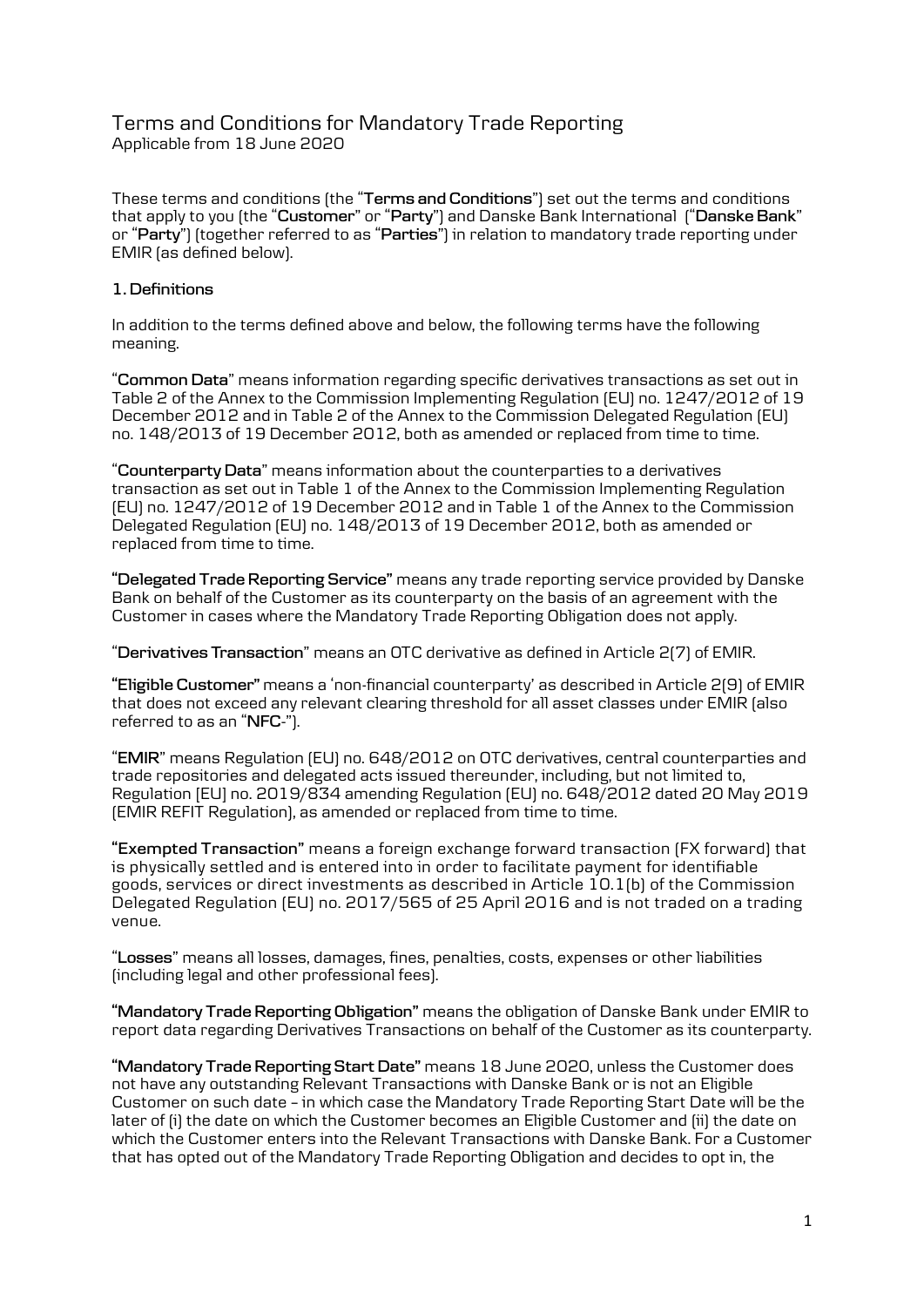Mandatory Trade Reporting Start Date will be the date agreed between the Parties at the time in question.

**"Master Agreement"** means an ISDA master agreement or other master agreement for trading in Derivatives Transactions entered into or deemed to be entered into between the Parties.

"**Relevant Transaction**" means a Derivatives Transaction entered into between an Eligible Customer and Danske Bank that is subject to the Mandatory Trade Reporting Obligation, as determined by Danske Bank at its sole discretion.

"**Reporting Information**" means information in respect of a Relevant Transaction that is required to be reported by the Customer to a Trade Repository pursuant to EMIR within applicable reporting deadlines, including Counterparty Data and Common Data.

"**Trade Repository**" means a trade repository approved or recognised under EMIR, selected by Danske Bank at its sole discretion. Where no Trade Repository is available for a Relevant Transaction, reporting must be made to the European Securities and Markets Authority or other competent public body.

### **2. Scope of these Terms and Conditions**

These Terms and Conditions apply when a Customer is an Eligible Customer and has Relevant Transactions with Danske Bank.

With respect to all Relevant Transactions, these Terms and Conditions supersede any Delegated Trade Reporting Service agreement that the Customer has or may have with Danske Bank. Any terms and conditions governing a Delegated Trade Reporting Service are deemed to be amended so that all Relevant Transactions subject to the Mandatory Trade Reporting Obligation are carved out from the scope of such terms and conditions.

### **3. Reporting Information**

## 3.1. Common Data

Danske Bank will at its sole discretion determine the Common Data for a Relevant Transaction prior to reporting such Relevant Transaction to a Trade Repository. If a Relevant Transaction has not automatically been assigned a trade identifier ("**Unique Trade Identifier**"), Danske Bank will arrange for the assignment of a trade identifier to such Relevant Transaction. If a Relevant Transaction may be classified as belonging to one or more asset classes for reporting purposes, Danske Bank selects the asset class to be reported for the Relevant Transaction in question.

### 3.2. Obligation to provide information to Danske Bank

The Customer must in a timely manner provide and/or regularly update, if needed, any information that is necessary for Danske Bank to perform the Mandatory Trade Reporting Obligation (including, but not limited to, information about the Customer's legal entity identifier ("**LEI**"), the Customer's regulatory status under EMIR and other data requested by Danske Bank).

If the Customer does not provide part or all of such information within the deadlines set by Danske Bank, Danske Bank may at its sole discretion determine the extent and content of the Reporting Information to be submitted to a Trade Repository in order to comply with its Mandatory Trade Reporting Obligations under EMIR. Danske Bank bears no responsibility to the Customer with respect to the accuracy or completeness of any of the submitted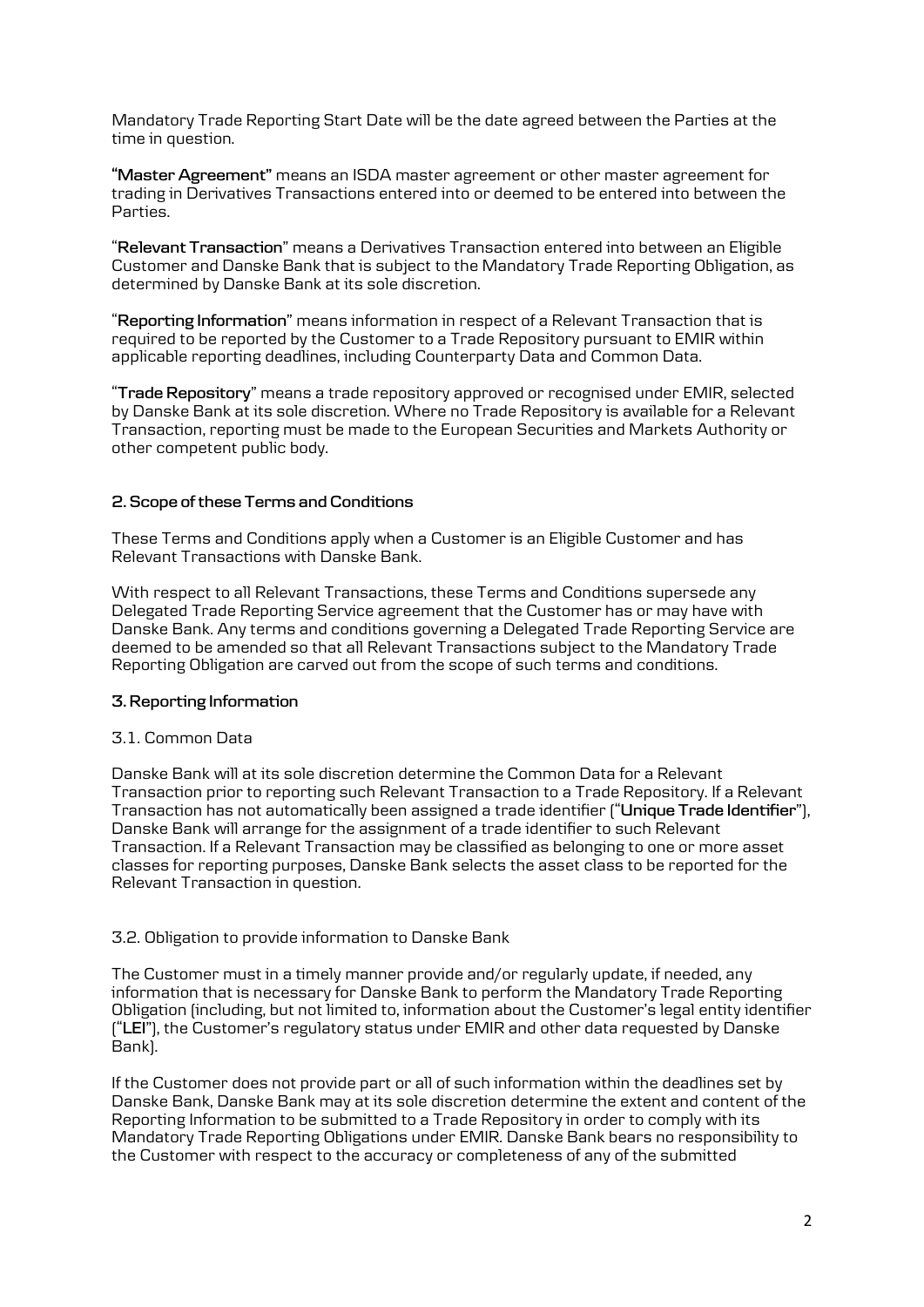Reporting Information and is under no obligation to the Customer to subsequently correct any such data submitted to a Trade Repository.

The Customer must maintain its LEI, and immediately renew the LEI if it lapses, throughout the lifetime of the Relevant Transactions. Compliance with this requirement is necessary for the submission of Reporting Information to a Trade Repository.

3.3. Representations and assumptions for Relevant Transactions

The Customer represents and warrants to Danske Bank and Danske Bank is entitled to assume that

- (i) all Relevant Transactions are directly linked to the commercial activity or the treasury financing of the Customer
- (ii) the Customer is acting as principal (not as agent) in relation to all Relevant **Transactions**
- (iii) Danske Bank may rely on the Counterparty Data without investigation
- (iv) all foreign exchange forward transactions (FX forward) entered into by the Customer with Danske Bank that are settled physically are Exempted Transactions, unless the Customer has given Danske Bank a different representation regarding their purpose
- (v) the Reporting Information and any other information provided by the Customer to Danske Bank pursuant to these Terms and Conditions is not, when provided to Danske Bank, false, incorrect, misleading, outdated, incomplete or otherwise inaccurate

The Customer must inform Danske Bank without undue delay and within applicable reporting deadlines if these assumptions are not correct for a Relevant Transaction.

### 3.4. Confidentiality waiver

Notwithstanding anything to the contrary stipulated elsewhere in these Terms and Conditions or any other agreement between the Customer and Danske Bank, and without limiting the scope of any other consent given by either Party to the other, each of Danske Bank and the Customer consents to the retention and disclosure by the other Party of information in connection with these Terms and Conditions and the reporting of Relevant Transactions

(a) to the extent required or permitted by any applicable law, rule or regulation, including, without limitation, EMIR, which mandates reporting and/or retention of transaction data and similar information

(b) to the extent required or recommended by any authority or body or agency in accordance with which that other Party is required or accustomed to act, or

(c) to and between that other Party's head office, branches or affiliates, or any persons or entities who/that provide services to such other Party or its head office, branches or affiliates, in each case in connection with such reporting and retention.

The Customer further acknowledges that, for the purpose of complying with the Mandatory Trade Reporting Obligation, Danske Bank may appoint one or more reporting delegates to report all or part of the Reporting Information and perform all or some of the trade reporting steps on its behalf and may use a third-party service provider to process or transfer trade information to a Trade Repository, and that a Trade Repository may engage the services of a global trade repository regulated by one or more governmental regulators.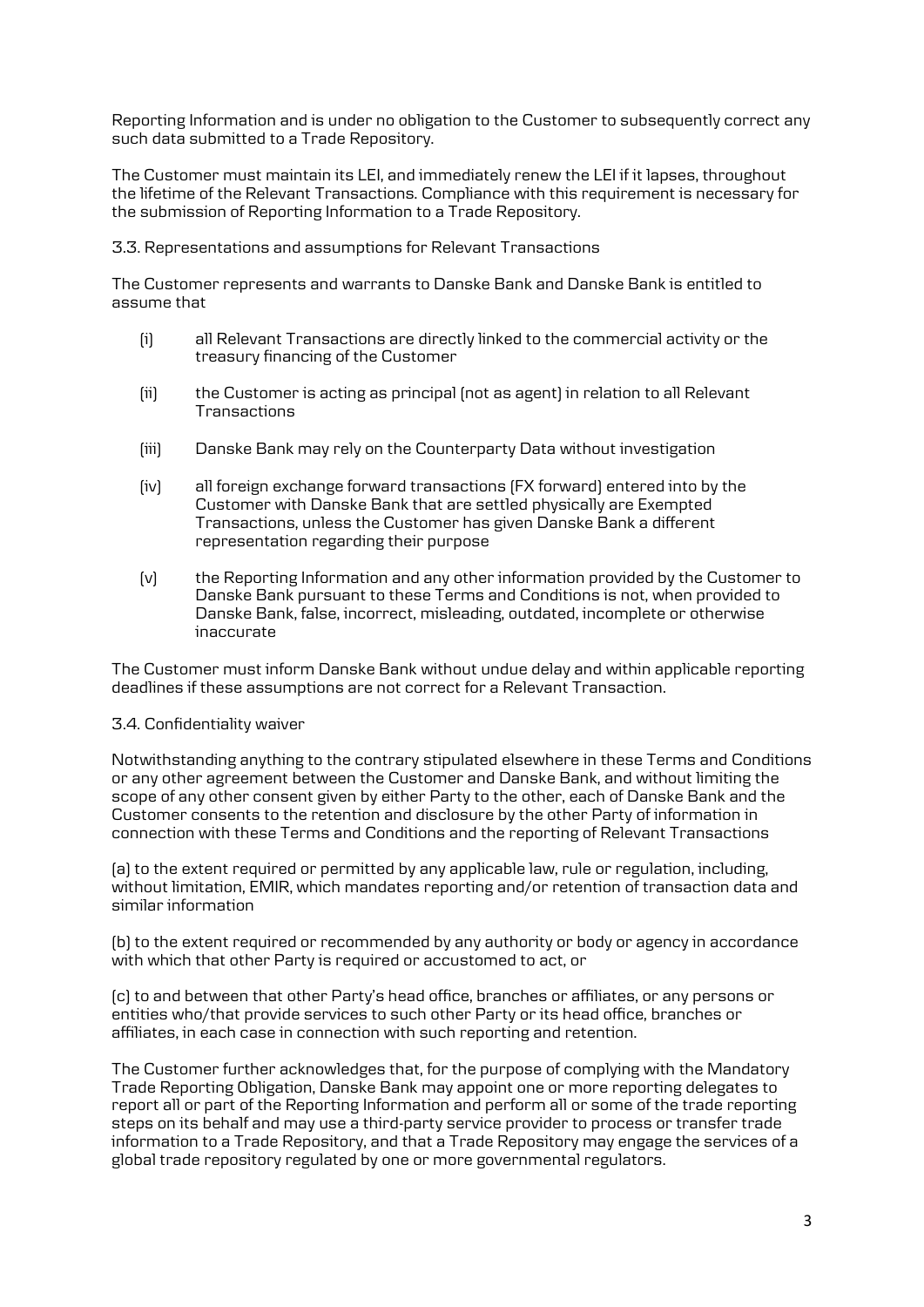### **4. Limitation of liability**

To the extent permitted by applicable law, Danske Bank will not be liable for any Losses incurred by the Customer that arise out of or in connection with any reporting of transactions by Danske Bank on behalf the Customer, unless such Losses are directly caused by Danske Bank's wilful default, gross negligence or fraud. Danske Bank does not assume any liability for any indirect, special or consequential Losses of any kind.

The foregoing limitation of liability will continue to apply even after termination or expiration of these Terms and Conditions.

### **5. Changes to the Mandatory Trade Reporting Obligation**

5.1. Customer's right to opt out of the Mandatory Trade Reporting Obligation

The Customer may choose to opt out of the Mandatory Trade Reporting Obligation in accordance with the relevant provisions of EMIR. In such case, the Customer must submit prior written notice about this to Danske Bank. Such notice must be submitted as soon as possible and no later than at least 5 working days before the Mandatory Trade Reporting Start Date to avoid duplicated reporting. The Customer acknowledges and agrees that in such case, the Customer will retain sole responsibility and liability for reporting Derivatives Transactions under EMIR on its behalf and Danske Bank will not have any liability towards the Customer in relation thereto.

The decision to opt out, if made by the Customer, should cover all Relevant Transactions. If the Customer decides to partially perform the reporting of certain Relevant Transaction types, the Customer must clearly specify this in the notice to Danske Bank submitted in accordance with the abovementioned paragraph. In such case Danske Bank and the Customer will determine the relevant scope of opt out and the rules and procedures that will apply in relation to such partial opt out.

If the Customer decides to revoke its original opt-out of the Mandatory Trade Reporting Obligation, it must notify Danske Bank thereof in writing as soon as possible and no later than at least 5 working days in advance. Danske Bank and the Customer will agree at the relevant time on the date that will be the Mandatory Trade Reporting Start Date in such case, and on any actions necessary to facilitate the switch to the Mandatory Trade Reporting Obligation (such as the transfer of data if the Customer is reporting trades to a different trade repository than Danske Bank). As of such Mandatory Trade Reporting Start Date, Danske Bank will start performing Mandatory Trade Reporting Obligation on behalf of the Customer in accordance with these Terms and Conditions.

5.2. Customer ceasing to be an Eligible Customer

If the Customer ceases to be an Eligible Customer, Danske Bank will no longer have a Mandatory Trade Reporting Obligation with respect to any Derivative Transaction with the Customer that would otherwise be a Relevant Transaction. The Customer must notify Danske Bank of any change to its regulatory status whereby the Customer would cease to be an Eligible Customer within a reasonable time in advance.

The Customer alone is responsible and liable for any reporting errors (including, but not limited to, duplicate reporting) in connection with the change in the Customer's regulatory status, if the Customer fails to notify Danske Bank of such change in advance in accordance with these Terms and Conditions.

5.3. Equivalent obligation under UK law

If a mandatory trade reporting obligation equivalent to the Mandatory Trade Reporting Obligation defined herein comes into effect under UK law ("**UK EMIR Mandatory Reporting Obligation**") and applies to Danske Bank in respect of any Derivatives Transactions with the